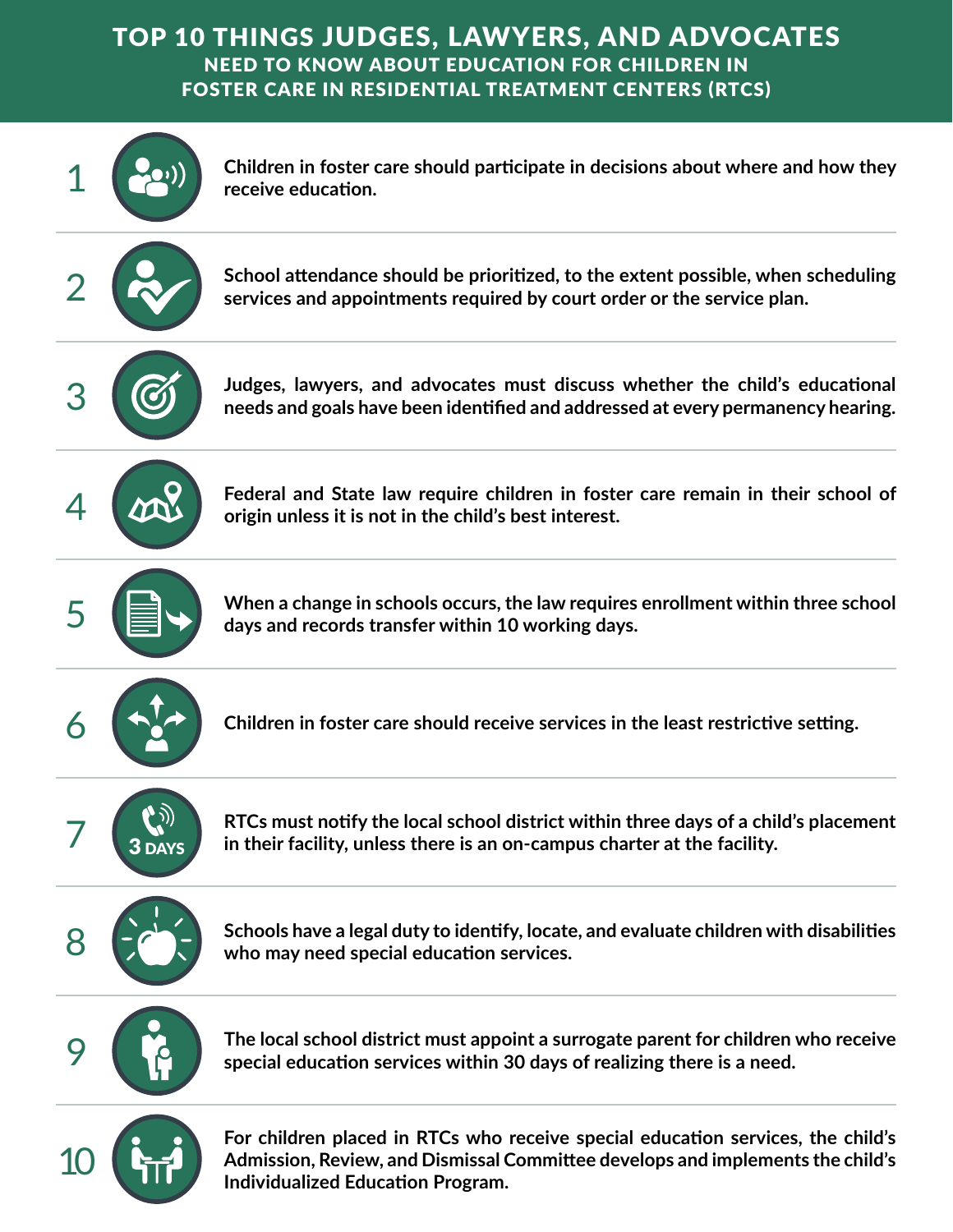Various agencies, advocates, and child welfare organizations offer resources and programs to assist students in foster care, including the Department of Family and Protective Services, the Texas Education Agency, every local education agency (schools districts and open-enrollment charter schools), the Texas Higher Education Coordinating Board, Texas public institutions of higher education, and Disability Rights Texas, the federally designated protection and advocacy agency for people with disabilities. Contact information and extensive foster care and education resources and tools are available through the non-exhaustive list of websites below:

**[Children's Commission on Foster Care and Education](http://texaschildrenscommission.gov/our-work/systems-improvement/foster-care-education/)**

# **[Disability Rights Texas - Education Resources](https://www.disabilityrightstx.org/en/category/education/)**

## **[Texas Court Appointed Special Advocates - Educational Advocacy](https://learn.texascasa.org/resource/educational-advocacy-resources) [Guidebook](https://learn.texascasa.org/resource/educational-advocacy-resources)**

**[Texas Department of Family & Protective Services - Education](https://www.dfps.state.tx.us/Child_Protection/State_Care/education.asp)**

**[Texas Education Agency - Foster Care and Student Success](https://tea.texas.gov/academics/special-student-populations/foster-care-and-student-success/foster-care-student-success)**

**[Texas Higher Education Coordinating Board - College for](http://www.collegeforalltexans.com/apps/financialaid/tofa2.cfm?ID=429) All Texans**

**[Texas Workforce Commission - Foster Care Programs](https://twc.texas.gov/partners/foster-care-programs)**



The materials in this report should not be construed as an advisory or ruling issued by the Supreme Court of Texas or any other court on specific cases or legal issues. Contributions to this guide are solely intended to address the improvement of the law, the legal system, and the administration of justice related to child welfare cases. This Top Ten List was developed by a multidisciplinary workgroup with members representing the education, legal, and provider communities and is designed to be used as a guide to assist with considerations for the education of children in foster care who reside in a Residential Treatment Center. For a detailed document addressing the topics highlighted in this Top Ten List please visit [TexasChildrensCommission.gov](http://TexasChildrensCommission.gov).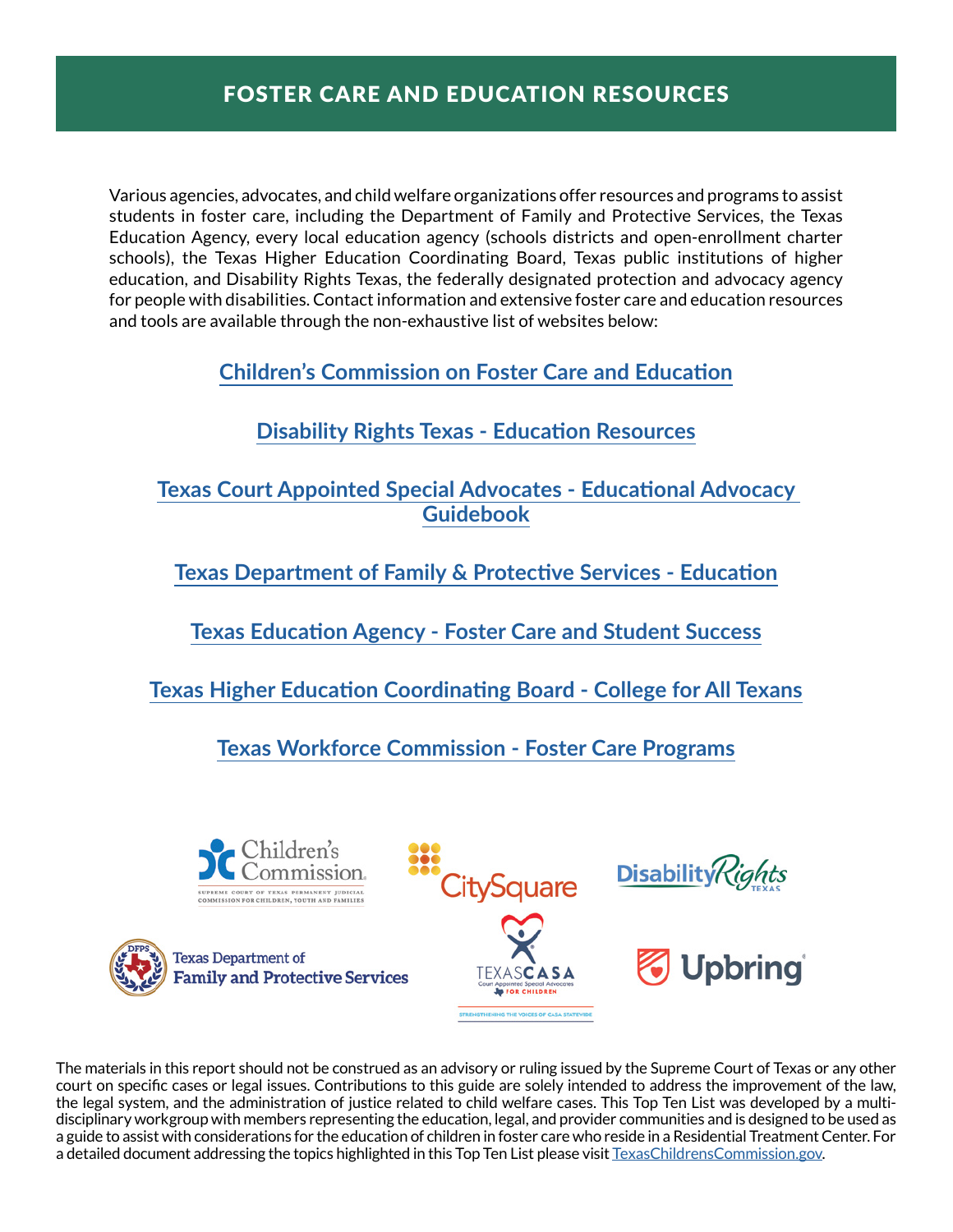There are three documents in this Top 10 series: one for legal professionals, one for educators, and one for providers. Each document is designed for a specific audience to encourage improved educational outcomes for children in foster care and complement the information in the other documents in the series. This resource was developed by a multidisciplinary workgroup with members representing the legal, education, and provider communities. It is intended to raise awareness and provide a basic introduction to several educational considerations for children residing in residential treatment centers.



## 1 **Children in foster care should participate in decisions about where and how they receive education.**

Stakeholders in the child protection system, including judges, lawyers, providers, advocates, caregivers, and others, recognize the importance of the voices of youth, parents, and family. Encouraging children in foster care<sup>1</sup> to participate in the decisions about where and how they receive education can build trust and improve engagement. Youth voice is important in valuing and respecting the child and encourages meaningful involvement and control that is psychologically and emotionally beneficial for them. The school setting<sup>2</sup> offers children in foster care opportunities to develop positive connections with peers and supportive adults, as well as build skills for success, social-emotional learning, and resilience. Asking children about their interests can also help develop post-secondary pathways.

Children should be allowed to meaningfully participate in the decision-making process regarding their education and service plans, including their enrollment conference, $3$  if developmentally and age appropriate. Educators, judges, attorneys, child welfare advocates, and providers should discuss the child's educational needs in terms that are clear and age appropriate and encourage the child's participation during these meetings. For children with disabilities, the Individuals with Disabilities Education Act (IDEA) requires that children age 16 and older be invited to attend or provide feedback with regard to their Individualized Education Program (IEP)4. When the child turns 18, the child will become a member of their own Admission, Review, and Dismissal (ARD) Committee and will have decision-making power with regard to their IEP and other special education decisions.5

In addition to education and service planning meetings, children in foster care are required to attend each permanency hearing regarding their child welfare case unless they are specifically excused by the court.6 This provides the child with an opportunity to address the court regarding their individual needs and educational goals. When a child cannot attend in person, caseworkers and legal advocates should coordinate with RTC staff to set up communication by telephone or video conferencing as an alternative means of participation.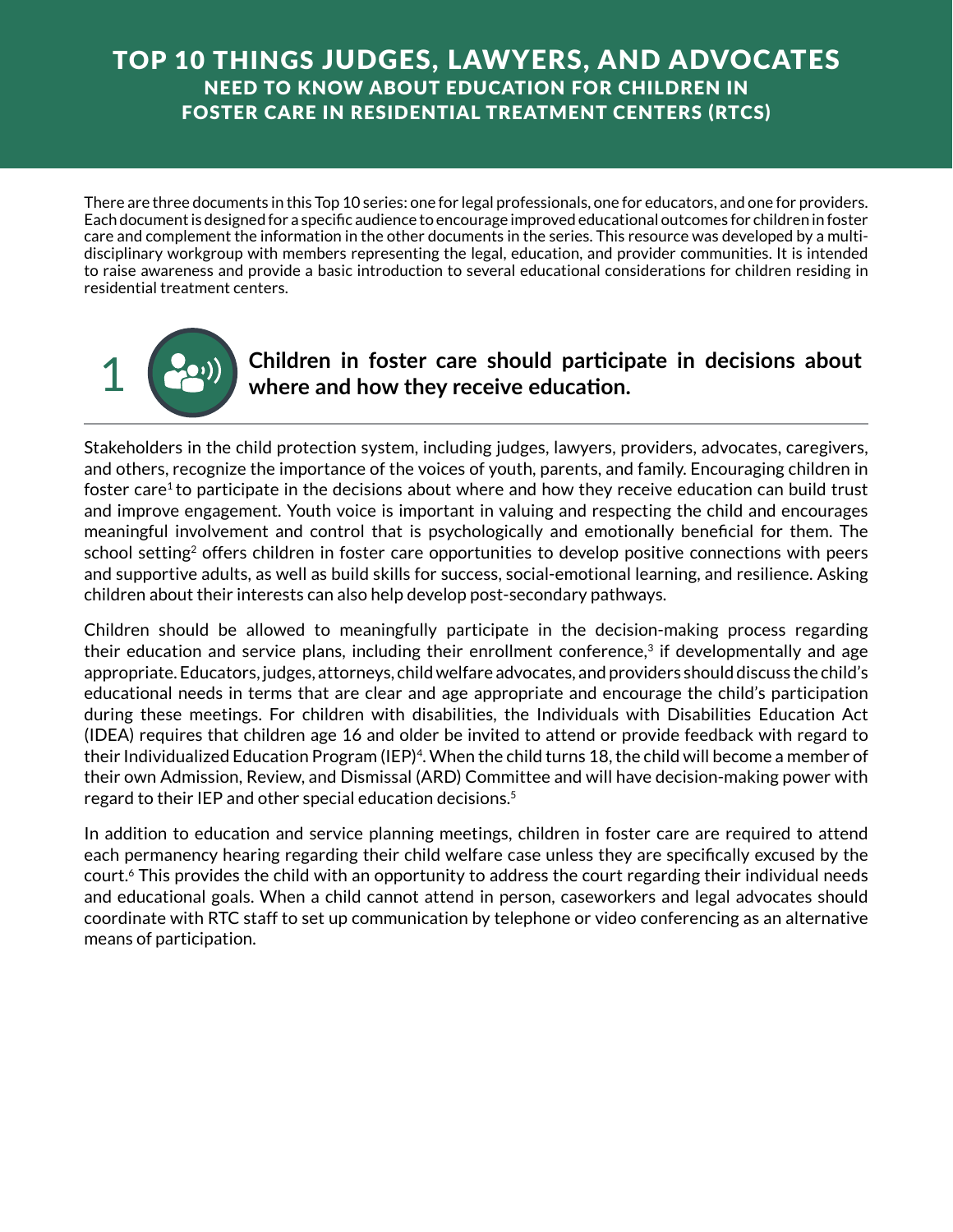

## School attendance should be prioritized, to the extent possible,<br>when scheduling services and appointments required by court **when scheduling services and appointments required by court order or the service plan.**

Students in foster care<sup>7</sup> are excused from school for activities related to a court order or service plan, including court appearances and parent-child visits.<sup>8</sup> However, missed school often puts children at risk of falling behind or losing credit. To the extent practicable, services, visits, and other appointments required by court order or the service plan should occur outside of school hours. It is also important to take the child's educational needs and goals into consideration when scheduling these events, and special attention should be given to important dates including testing schedules and school breaks. Although scheduling outside school hours may create practical challenges, judges, lawyers, and advocates should collaborate with the Department of Family and Protective Services (DFPS) and education partners to identify creative solutions to overcome these concerns.



## **3** Judges, attorneys, and advocates must discuss whether the<br>child's educational needs and goals have been identified and **child's educational needs and goals have been identified and addressed at every permanency hearing.**

Education is a key well-being factor and is critical for children in foster care who are placed in residential treatment facilities (RTCs). Attorneys and Guardians ad litem in child welfare cases have many duties to their child clients, including the requirements to obtain and review relevant records and determine whether the child's educational needs and goals have been identified and addressed.<sup>9</sup> The lawyers and advocates should discuss these issues with the child and persons with significant knowledge of the child's history and condition, including educators, service providers, and caregivers.<sup>10</sup>

Judges must address education at all permanency hearings, both before and after the final order.11 The court must make findings as to whether an education decision-maker has been identified, whether the child's educational needs and goals have been identified and addressed, and whether there have been major changes in the child's school performance or if there have been any serious disciplinary events.<sup>12</sup>

Disciplinary action that leads to a removal of a child in care from their instructional classroom can cause the child to fall further behind in school. The child's status in DFPS conservatorship is a factor to be considered in each decision concerning school discipline.13 Also, under the Individuals with Disabilities Education Act (IDEA), if a child with a disability is removed from class for disciplinary reasons, certain procedures apply (See #10 below).

In addition to questions about the child's progress in school and disciplinary action, the court could inquire at permanency hearings about normalcy by asking about the child's favorite and least favorite classes, friends, upcoming school functions, and involvement in extra-curricular activities.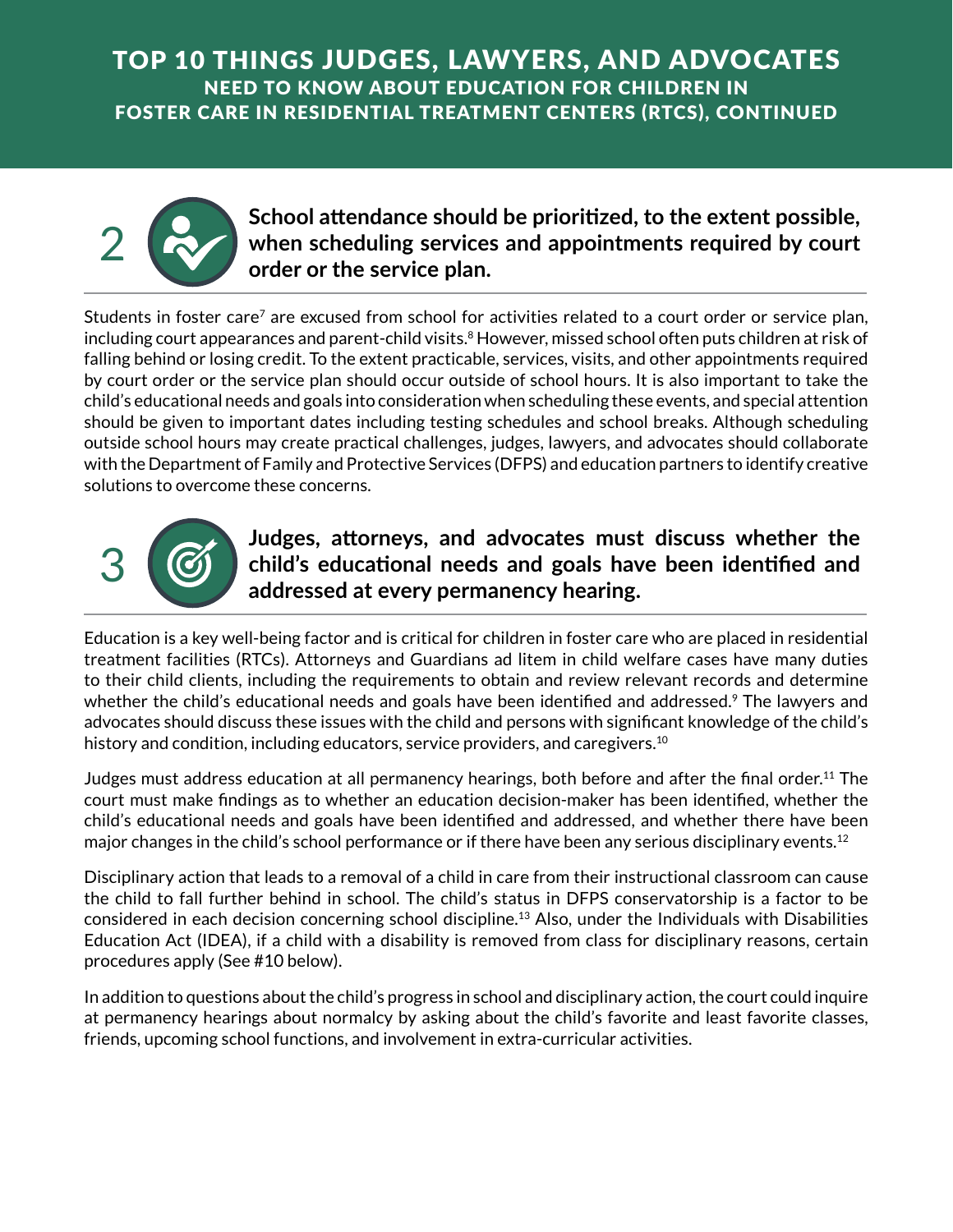

# Federal and State law require children in foster care remain in<br>their school of origin unless it is not in the child's best interest. 4 **Federal and State law require children in foster care remain in their school of origin unless it is not in the child's best interest.**

regardless any residential placement changes. The school of origin can be the same school that the child was attending upon removal or the school that the child is attending at the time of any subsequent change to their residential placement while in foster care. A child in foster care should continue in their school of origin unless it is not in the child's best interest.<sup>14</sup> If a school change is necessary, prompt enrollment in the new school and records transfer is required.

Determining where a child in foster care will attend school while at an RTC is an important step in the placement process. If the child can continue at their school of origin, then that should be considered; however, if that is not possible, early coordination between the sending and receiving schools is critical. Because each situation is unique, including timeframes for transition, it is important that education stability and transition be discussed early in the placement process. Judges, lawyers, and advocates should encourage coordination between the sending and receiving schools during these transitions.



# Fracement changes and school moves negatively impact academic growth, which is exacerbated when **5 a when a change in schools occurs, the law requires enrollment<br>within three school days and records transfer within 10 working within three school days and records transfer within 10 working days.**

placement and school instability occur simultaneously.15 When a child changes schools, failure to promptly transfer records presents a challenge because the receiving school may be delayed in determining the educational needs of the child due to lack of access to their current coursework, grades, or educational progress. To alleviate this issue, if a school transfer is needed, the law requires enrollment within three school days.16 Additionally, schools must ensure records, including any special education records or plans, are transferred within 10 working days of the date a student in foster care begins enrollment at the receiving school.<sup>17</sup> Schools must allow a child in foster care to enroll even without the documents otherwise required for enrollment, and DFPS must ensure these documents are submitted to the school within 30 days of enrollment.18

Beyond records transfer, communication and collaboration between education, child welfare, and legal professionals can support educational continuity, expedited enrollment and withdrawals, and streamlined transitions in the event of a school move. Judges, lawyers, and advocates can encourage school personnel at the sending and receiving schools to call and/or email each other about the child so the transition is as smooth as possible.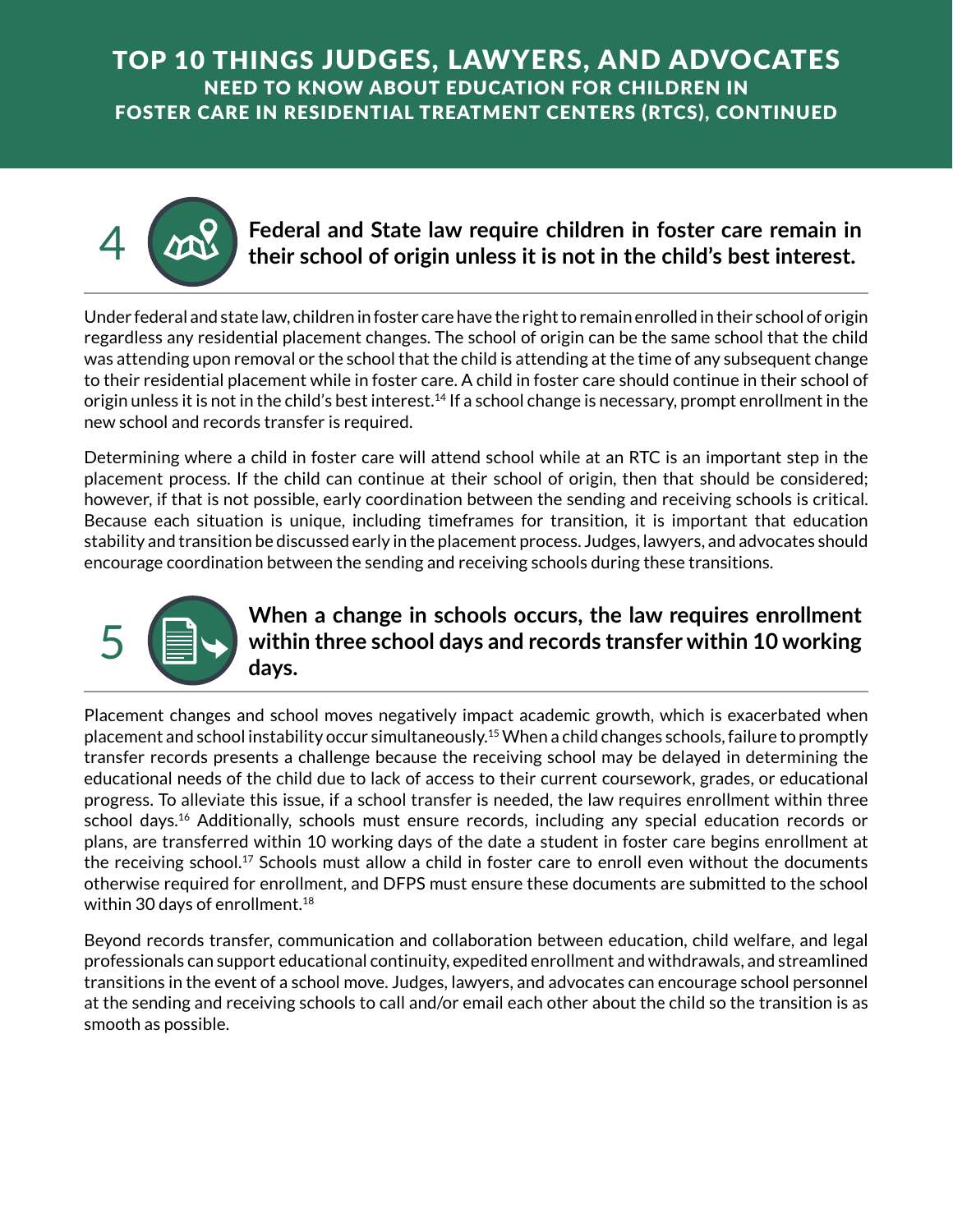

**6 Children in foster care should receive services in the least restrictive setting.**<br>
Federal and state child welfare law require that a child in foster care be placed in the least restrictive, most **restrictive setting.**

appropriate, family-like, residential setting possible. RTCs and other congregate care facilities are not considered least restrictive placements and are not intended to be long-term. They are meant to address intensive needs that cannot be met in a traditional home setting. Once a child achieves their treatment goals, the child should transition out of the RTC and back into the most family-like, residential setting possible, consistent with the child's needs.

Many RTCs choose to have an on-campus charter school to provide consistency in the therapeutic or treatment approach. Per DFPS policy, children placed at an RTC receiving special education services can attend the school on the RTC campus if the school meets the child's needs and is the least restrictive environment.<sup>19</sup> Children placed in RTCs should not be segregated from the general school population as a standard procedure or excluded from normal school activities unless such activities are discussed and determined to be prohibitive for appropriate reasons other than location of residence. Children residing in RTCs and attending local, off-campus public or charter schools should have as typical a school experience as their needs and behaviors allow.

For children with disabilities, the school placement must conform with an approved Individualized Education Program (IEP). (See #10 below). Lawyers and advocates should ensure that children in foster care who receive special education services prior to being placed at the RTC continue to receive the same protections under IDEA or that a referral for an evaluation is made if a disability is suspected.



# **RTCs must notify the local school district within three days of a child's placement in their facility, unless there is an on-campus charter at the facility.**

Texas state law and rules require a residential facility to notify the school district in which the facility is located not later than the third day after a child in foster care aged three to 22 years is placed in the facility.<sup>20</sup> The provider must send written notice to the school district where the facility is located, unless the facility operates their own open enrollment charter school.<sup>21</sup> School districts and RTCs should develop agreements about providing education services to children placed in RTCs who will be receiving education services on the RTC campus pursuant to Texas Education Agency (TEA) and DFPS rules.<sup>22</sup>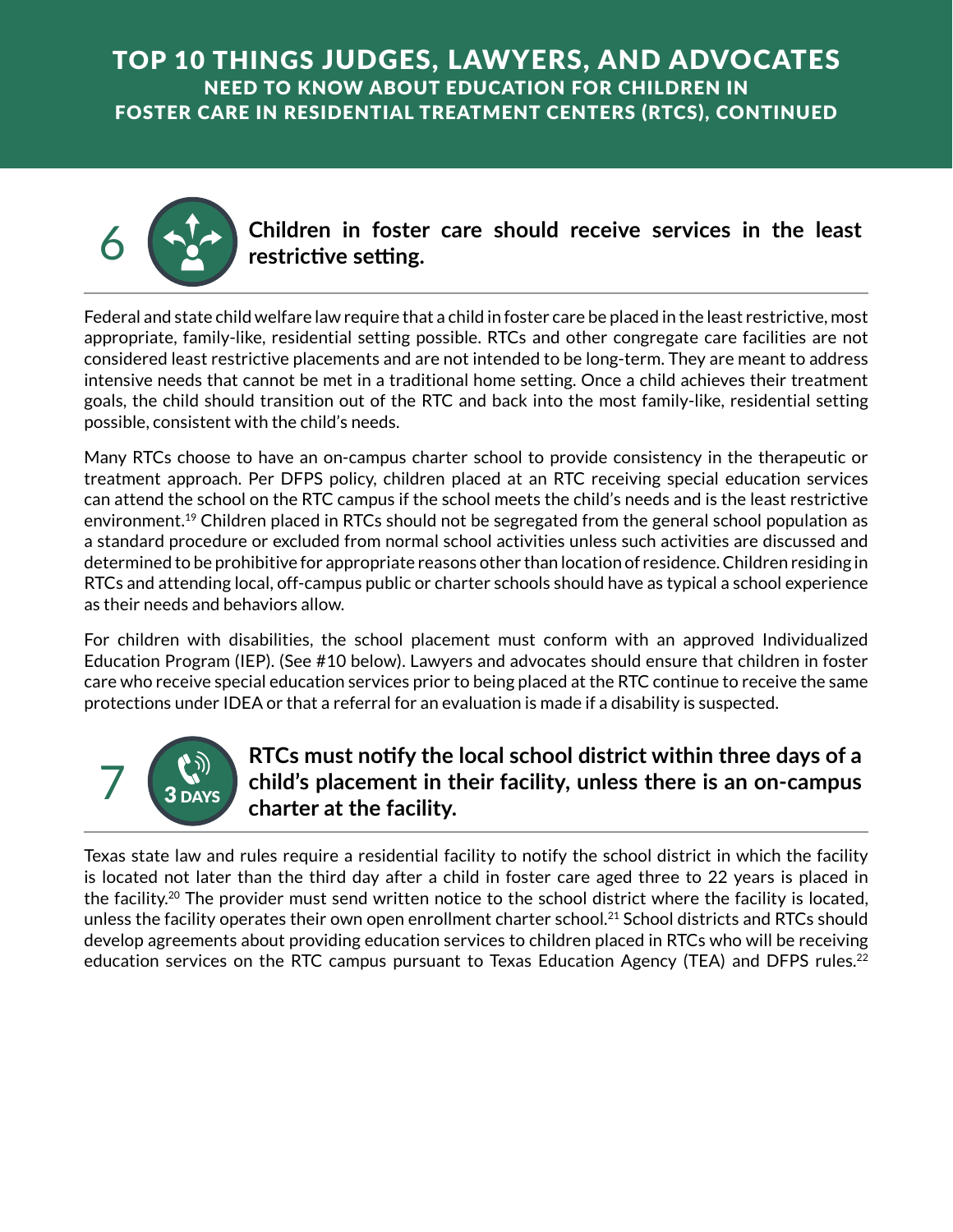

## 8 **Schools have a legal dutyto identify, locate, and evaluate children with disabilities who need of special education services.**

Public schools are required to identify, locate, and evaluate a child if the school has reason to suspect the child has a disability and may need special education and related services.<sup>23</sup> National research shows that approximately 33-50% of children in foster care receive special education services; although more of these children may qualify for and benefit from special education services if given the opportunity to be evaluated.<sup>24</sup> IDEA requires states to maintain policies and procedures for the provision of a Free and Appropriate Public Education (FAPE) to every child with a disability in need of special education services between the ages of three and 21.<sup>25</sup> Texas requires that FAPE be provided from birth for children with auditory and visual impairments.26 This includes children in licensed residential settings within school district boundaries unless those services are provided through a charter school, approved non-public school, or a facility-operated private school (with exceptions).<sup>27</sup> In addition, the school district must contact the facility annually to offer services to eligible children with disabilities.<sup>28</sup> If a child in care is struggling academically or behaviorally in school, parties should consider asking the school in writing to evaluate the child for special education and related services.



# **The local school district must appoint a surrogate parent for children who receive special education services within 30 days of realizing there is a need.**

Every child in foster care has an education decision-maker selected by DFPS to make day to day education decisions on the child's behalf.<sup>29</sup> In addition, children who receive special education services who do not have a parent who has retained education decision-making rights or a caregiver willing or able to act as a special education decision-maker need a surrogate parent to advocate on their behalf regarding their special education needs. Federal and state law require schools to appoint a surrogate parent for children who receive special education services within 30 days of realizing there is a need.<sup>30</sup>

A surrogate parent may also be appointed by the judge to ensure the child's special education rights are protected.<sup>31</sup> In doing so, courts can ensure the child in foster care placed in an RTC continues to have an informed and engaged surrogate parent who is familiar with their background, educational needs and goals and is well-trained in the child welfare system as well as the impact of trauma on children. The surrogate parent may be a Court Appointed Special Advocate, a community member, a retired educator, or any other qualified person, and they must complete required training.<sup>32</sup> However, the surrogate parent may not be the child's caseworker or any other employee of any public agency that is involved in the child's education or care.<sup>33</sup> The surrogate parent must consult with the child's attorney ad litem, guardian ad litem, foster parent, caregivers, teachers, caseworkers, and other court-appointed volunteers and is an included member of the child's ARD Committee.<sup>34</sup>

If the court appoints a surrogate parent and the school district determines that the surrogate parent is not properly performing their duties, the school district must consult with DFPS about the issue, and DFPS will notify the court of any agreement to review the appointment of the surrogate parent.<sup>35</sup> Regardless of whether the surrogate parent is appointed by the school or the court, the surrogate parent fulfills a critical role of being a voice for the child for any decisions related to special education.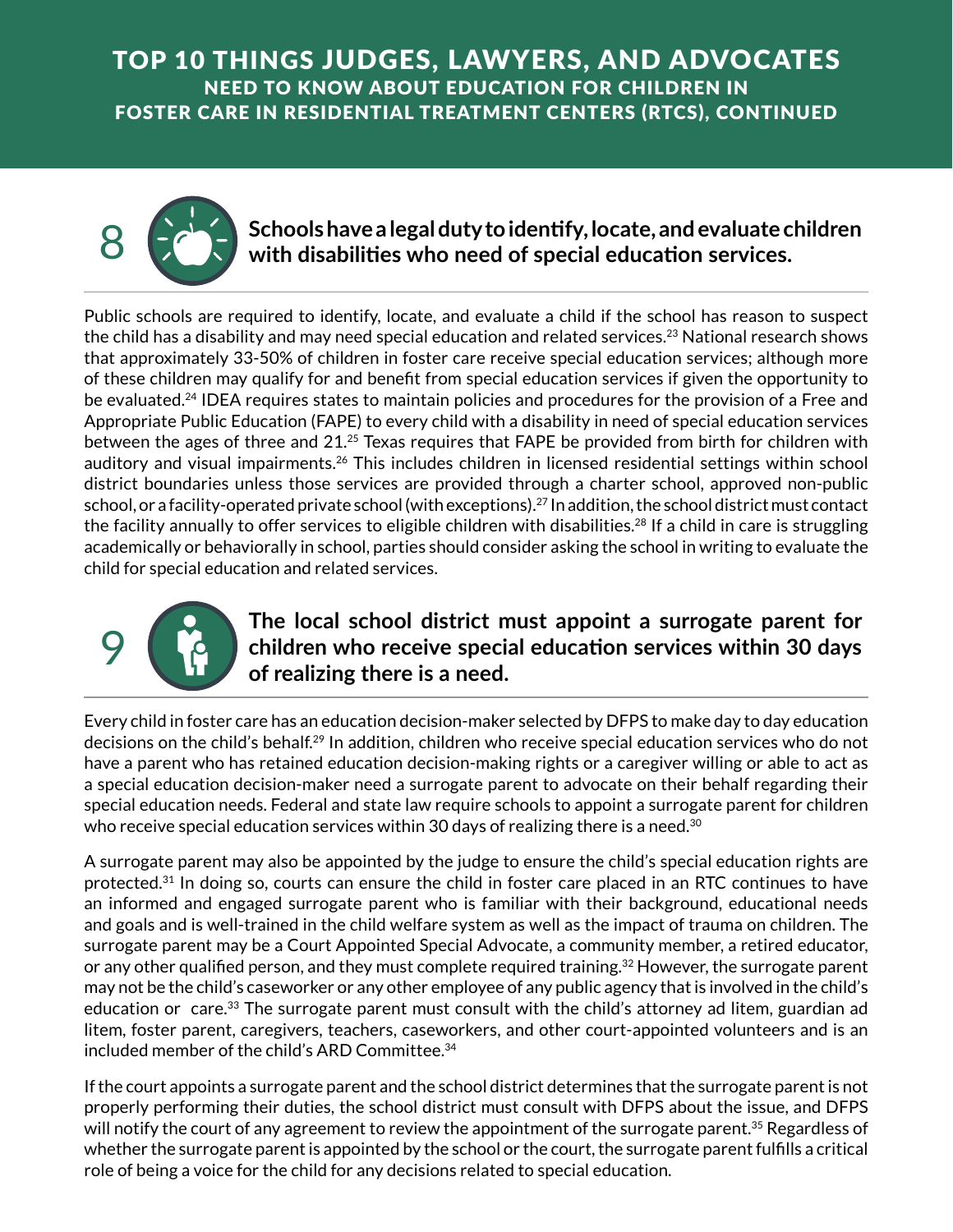

## **For children placed in RTCs who receive special education services, the child's Admission, Review, and Dismissal Committee develops and implements the child's Individualized Education Program.**

By law, schools must provide an IEP for all children receiving special education services. When a child who receives special education services transfers to a new school during the school year, the receiving school must, in consultation with the child's special education decision maker, provide a FAPE to the child, including services comparable to those described in the child's existing IEP until the receiving school district either adopts the child's current IEP or develops, adopts, and implements a new one that meets the applicable requirements.36 The receiving school must hold an Admission, Review and Dismissal (ARD) Committee meeting within 30 school days of receiving verification from a parent or the previous school district that the child was receiving special education services in the previous school district.37 For children who move into a school's geographic jurisdiction during the summer, the school district must ensure that the child has an IEP in place on the first day of school and must implement that IEP in full until a new IEP is developed. $38$ 

Public schools must provide a written IEP designed specifically for each child receiving special education services. The IEP is developed by an ARD Committee, which consists of members designated by law.<sup>39</sup> The manner in which the school district will provide a FAPE to the child, including where the child will attend school and what positive appropriate behavioral interventions will be used, is outlined in the child's IEP. Among other instances, the IEP must be revised at least once a year or upon request by a member of the ARD Committee.40

Under IDEA, if a child with a disability is removed from class for disciplinary reasons, special procedures apply. The removal of a child receiving special education services from their regular classroom or school in excess of 10 school days, including consecutive school days or parts of days, or nonconsecutive days if they form a pattern, constitutes a school removal.<sup>41</sup> The school, the parent, and relevant members of the child's ARD Committee must have a Manifestation Determination Review (MDR)<sup>42</sup> within 10 school days of any decision to change the placement of a child with a disability due to a violation of the student code of conduct.43 The school district must provide notice of the MDR to the child's educational decision-maker, DFPS or its representative, and parent or surrogate parent at least five school days prior to the scheduled MDR.<sup>44</sup>

Texas law requires that transition services be included in the IEP no later than when the child reaches the age of 14.<sup>45</sup> While these transition services focus on post-secondary activities that tend to be different from the transition services provided through a Preparation for Adult Living (PAL) specialist, including the PAL specialist in the planning process is recommended to coordinate services. According to federal regulations, beginning no later than the first IEP to be in effect when the child turns 16 years of age, or younger if determined appropriate by the ARD committee, the IEP must include appropriate measurable postsecondary goals based upon age-appropriate transition assessments related to training, education, employment, and, where appropriate, independent living skills and the transition services, including courses of study, needed to assist the child in reaching the postsecondary goals.<sup>46</sup>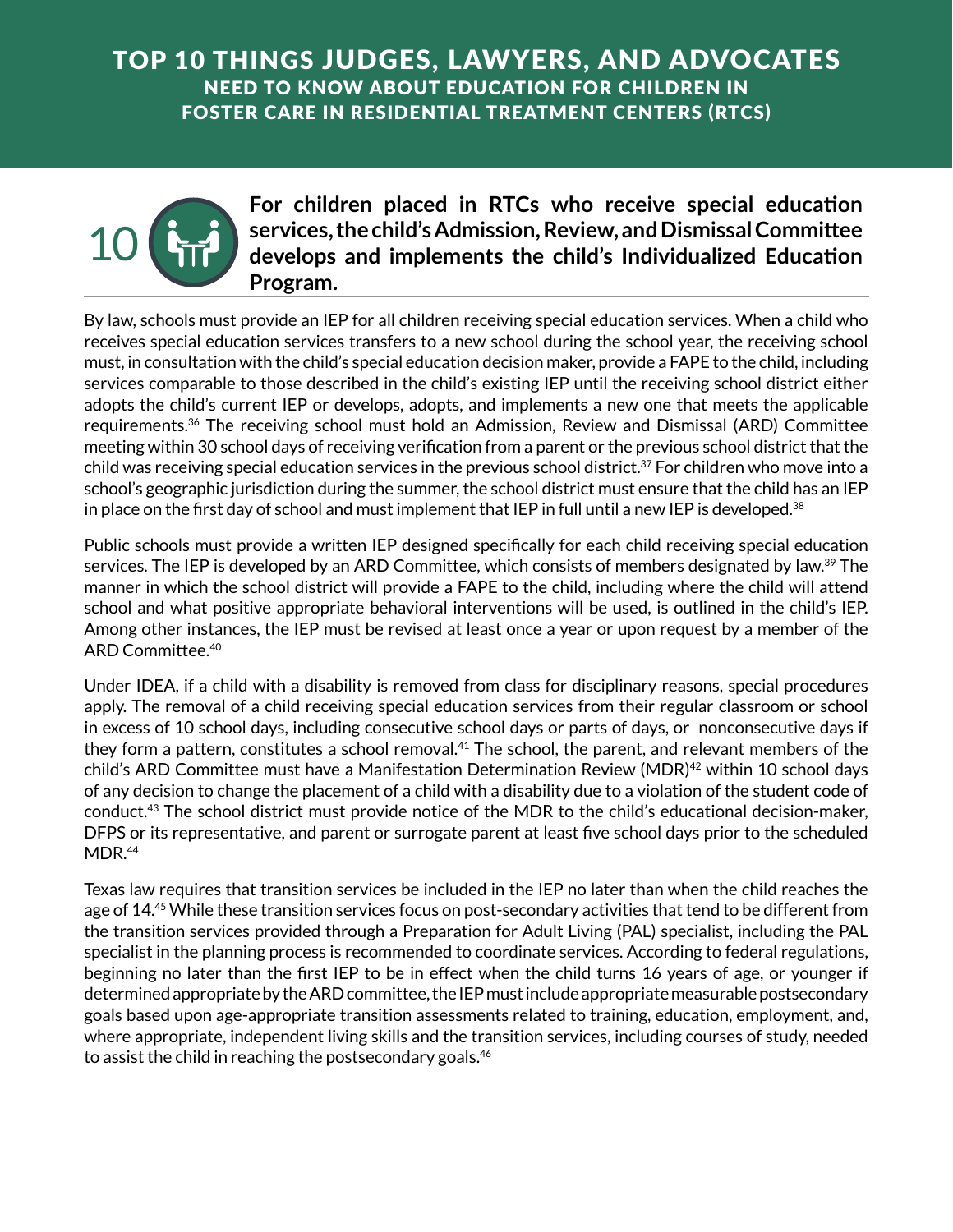# REFERENCES

- 1. 1. The term "child in foster care" includes all children, youth, and young adults in DFPS managing conservatorship. Where appropriate, the terms "child," "youth," or "young adult" are also used.
- 2. 2. The term "school" in this document refers only to a public school, also known as a Local Education Agency (LEA), including school district campuses and open enrollment charter schools.
- 3. 3. Each school district and open-enrollment charter school must develop systems to ease the transition of a child in foster care during the first two weeks of enrollment at a new school. An enrollment conference must also occur within this timeframe. *See* Tex. Admin. Code § 89.1605; Tex. Educ. Code § 25.007.
- 4. 4. Public schools must provide a written IEP designed specifically for each child receiving special education services which is developed by an Admission, Review, and Dismissal (ARD) Committee outlining the manner in which the school district will provide a Free and Appropriate Public Education (FAPE) to the child, including where they will attend school and what positive and appropriate behavioral interventions will be used. *See* 34 CFR, §300.322  $(b)(2)$ .
- 5. 5. A child's ARD Committee consists of members designated by law who meet to determine eligibility for special education services, to develop an IEP for a child, if applicable, and to make most of the major decisions about a child's special education program. When a child with a disability turns 18, the child becomes their own education decision-maker and joins their ARD Committee in place of their parents. *See* 20 U.S.C. § 1414(d)(1)(B); Tex. Educ. Code § 29.005; 19 Tex. Admin. Code § 39.1050; 34 C.F.R. §§ 300.320(c) and 300.520; Tex. Admin. Code § 89.1049; Tex. Educ. Code § 29.017.
- 6. 6. Tex. Fam. Code § 263.302.
- 7. 7. The term "student in foster care," when used in this document, includes all school age children, youth, and young adults in DFPS managing conservatorship. Where appropriate, the terms "child," "youth," or "young adult" are also used.
- 8. 8. Tex. Educ. Code § 25.087(b)(1)(F).
- 9. 9. Tex. Fam. Code §§ 107.002(a)(2), 107.002(i), 107.003(1)(E), 107.004(d-2).
- 10. 10. *Id.*
- 11. 11. Tex. Fam. Code §§ 263.306(a-1)(5)(G), 263.5031(4)(J).
- 12. 12. *Id.*
- 13. 13. Tex. Educ. Code § 37.001(a)(4).
- 14. 14. 42 U.S.C. § 675(1)(G); 20 U.S.C. § 6311(g)(1).
- 15. 15. Children and Youth Services Review 87. (2018). The effect of placement and school stability on academic growth trajectories of students in foster care. Available online at: [https://www.unco.edu/cebs/foster-care-research/pdf/](https://www.unco.edu/cebs/foster-care-research/pdf/Academic-Growth-Trajectories.pdf) [Academic-Growth-Trajectories.pdf](https://www.unco.edu/cebs/foster-care-research/pdf/Academic-Growth-Trajectories.pdf).
- 16. 16. Tex. Fam. Code § 264.115(a); DFPS policy requires enrollment within two days. *See* CPS Policy Handbook Section 15310 Time Frame for Completing the Child's Enrollment. Available online at [http://www.dfps.state.](http://www.dfps.state.tx.us/handbooks/CPS/Files/CPS_pg_x15000.asp#CPS_15310) [tx.us/handbooks/CPS/Files/CPS\\_pg\\_x15000.asp#CPS\\_15310](http://www.dfps.state.tx.us/handbooks/CPS/Files/CPS_pg_x15000.asp#CPS_15310).
- 17. 17. Tex. Educ. Code § 25.007(b)(1).
- 18. 18. Tex. Educ. Code § 25.002(g).
- 19. 19. CPS Policy Handbook Section 15231 Choosing a Public School or Residential Treatment Center (RTC) Program. Available online at [https://www.dfps.state.tx.us/handbooks/CPS/Files/CPS\\_pg\\_x15000.asp.](https://www.dfps.state.tx.us/handbooks/CPS/Files/CPS_pg_x15000.asp)
- 20. 20. Tex. Educ. Code § 29.012.
- 21. 21. *Id.*
- 22. 22. Tex. Educ. Code § 29.012; 19 Tex. Admin. Code § 89.1115 and 40 Tex. Admin. Code §702.417.
- 23. 23. 20 U.S.C. §1412 (a)(3).
- 24. 24. National Working Group on Foster Care & Education. (April 2018). National Factsheet on the Educational Outcomes of Children in Foster Care. Available online at [http://www.fostercareandeducation.org/OurWork/](http://www.fostercareandeducation.org/OurWork/NationalWorkingGroup.aspx) [NationalWorkingGroup.aspx.](http://www.fostercareandeducation.org/OurWork/NationalWorkingGroup.aspx)